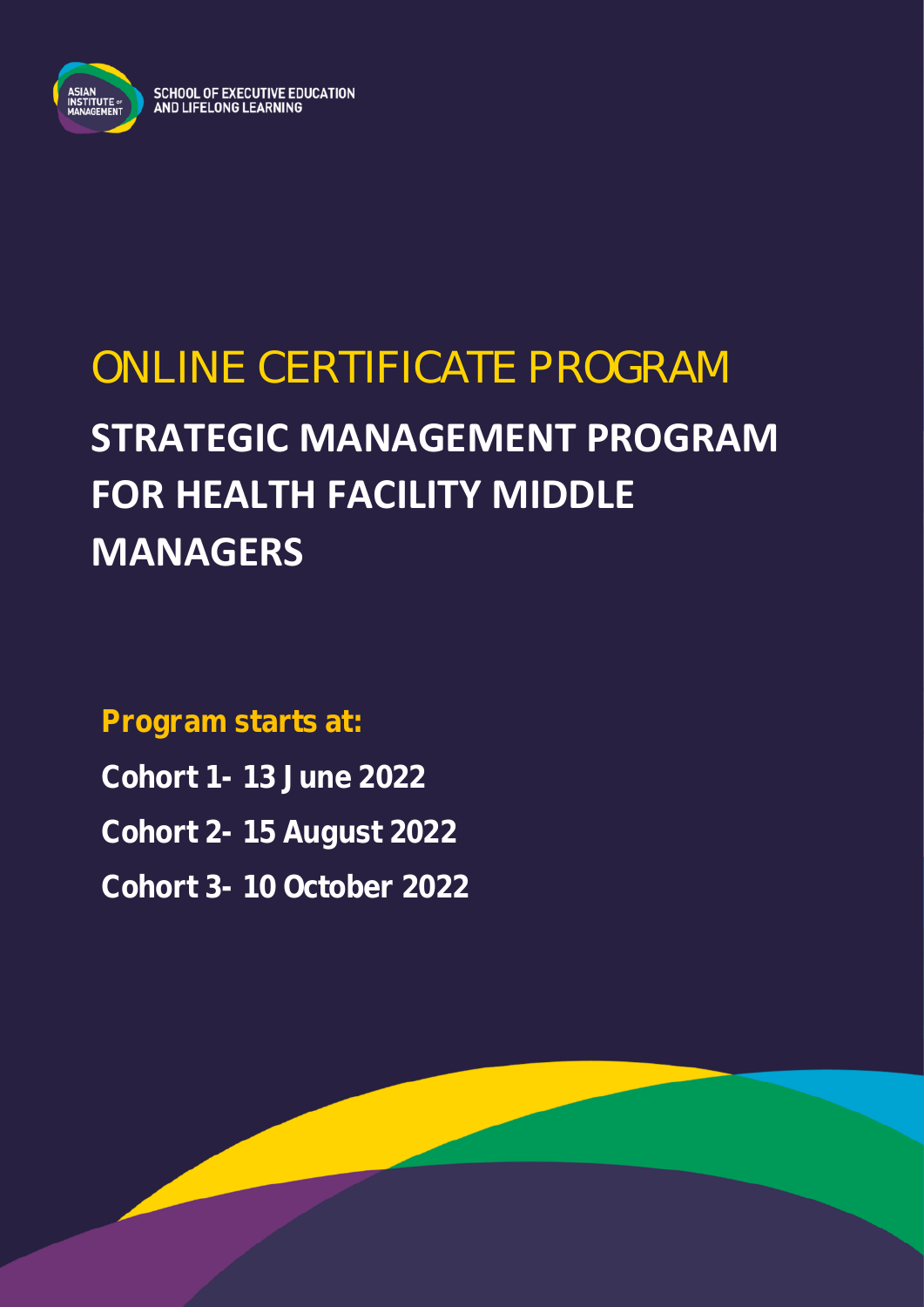

### **STRATEGIC MANAGEMENT PROGRAM FOR HEALTH FACILITY MIDDLE MANAGERS**

**A twelve (12) half-day program that aims to enhance the knowledge, skills, and competencies of health facility leaders in the areas of Strategic Management, Leadership and Finance that will enable them to successfully navigate their teams and organization, as well as be able to**  adapt to the requirements of the 21<sup><sup>t</sup></sup> century health environment.

#### **OVERVIEW**

The Department of Health (DOH) envisions the Filipinos to be among the healthiest people in Southeast Asia by 2022 and in Asia by 2044. Its mission is to lead the country in the development of a productive, resilient, equitable, and peoplecentered health system for Universal Health Care.

DOH is also directed by Executive Order No. 138 on the Full Devolution of Certain Function of the Executive Branch to Local Governments, creation of a Committee on Devolution and for other purposes; to develop the capacity of local government to deliver basic social services and critical facilities to their constituents, including health and ensure accountability, competence, professionalism, and transparency of local leaders through the development of institutional systems that uphold good governance and strengthen their capacities for managing public resources.

The current global health pandemic situation drastically changed the social environmental landscape, thus, necessitates the upscaling and retooling of leaders to enable them to address effectively and efficiently the pressing needs of the stakeholders.

#### **PROGRAM OBJECTIVES**

The program intends to equip the participants with concepts, frameworks, principles, and innovative tools in Strategic Management that will assist them to perform all intents and purpose of their mandated functions.

The program will also strengthen the participants' problem-solving, decisionmaking, and team-building skills in the new setting that they will be actively involved in.

It will enhance their skills and competencies in formulating and implementing the organization's goals and objectives, that if achieved, will create an impact to the stakeholders.

#### **PROGRAM SCHEDULE**

Cohort 1- 13 June 2022 Cohort 2- 15 August 2022 Cohort 3- 10 October 2022

#### **PROGRAM FORMAT**

Blended: to be delivered both via online live virtual interactive sessions in Zoom, and face to face sessions at AIM.

#### **PROGRAM FEE**

PHP 62,400.00 or USD 1,248.00\* \*Based on USD 1 = PHP 50. The prevailing exchange rate at the date of payment may apply.

Contact us to find out how you can participate:

JANE ROMERO-CAŇELAS Business Development Manager - SEELL Email[: jcanelas@aim.edu](mailto:jcanelas@aim.edu) +63 908 850 5016

GIAN CARLO L. INFANTE, MD. Medical Officer III DOH Health Facility Development Bureau 8651-7800 loc. 1401/1403



**FOR INQUIRIES:** School of Executive Education and Lifelong Learning, Asian Institute of Management Eugenio Lopez Foundation Building, Joseph R. McMicking Campus 123 Paseo de Roxas, Makati City Philippines 1229 [SEELL@aim.edu](mailto:SEELL@aim.edu) | +632 8892 4011 | [www.aim.edu](http://www.aim.edu/)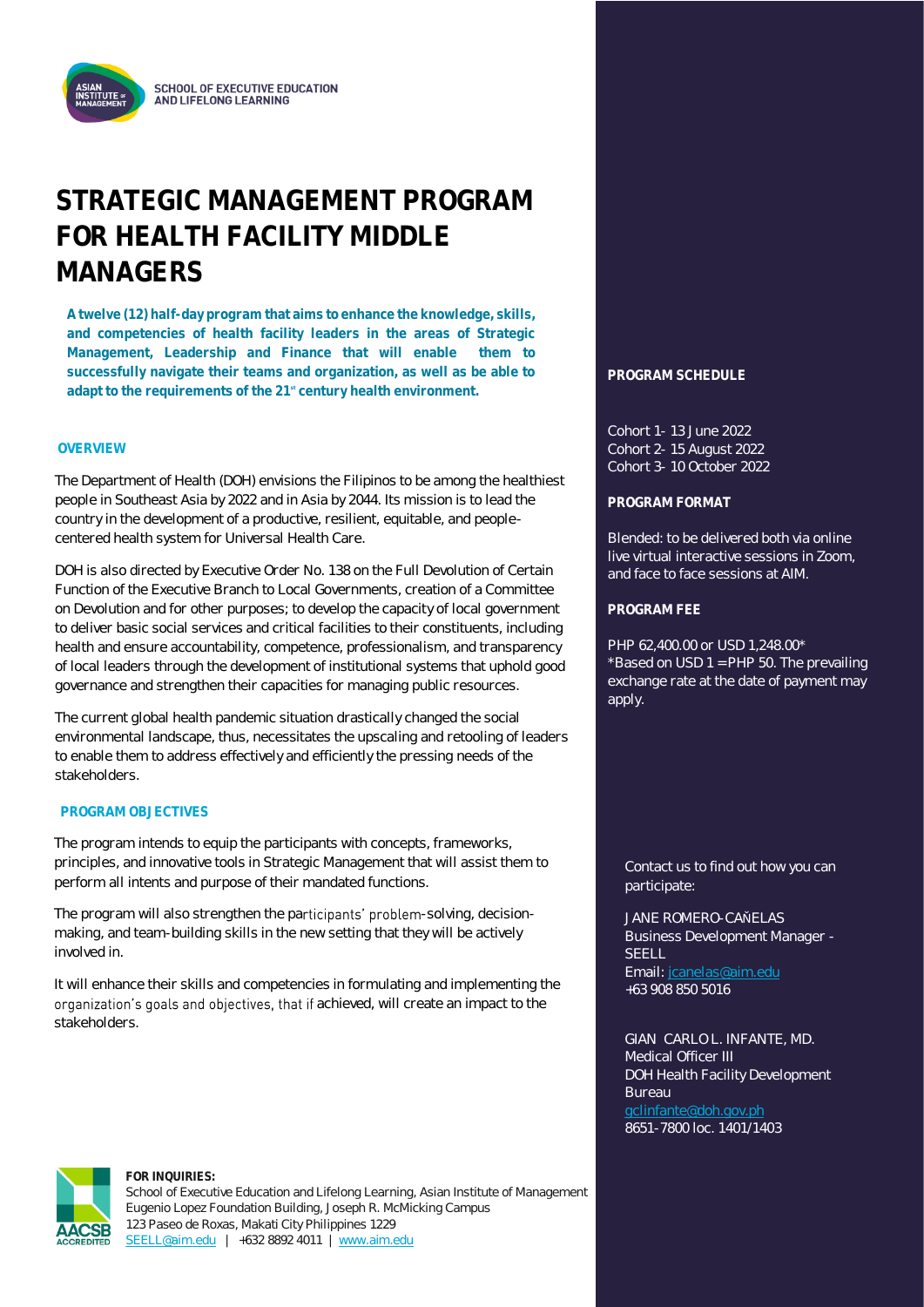

#### **WHAT YOU WILL LEARN**

- Leading in the VUCA (Volatile, Uncertain, Complex, Ambiguous) world
- Bridging Leadership
- Understanding Complex Issues through Systems Thinking
- Program and Project Management
- Government Budgetting and Planning
- Concept of Public Private Partnership
- Principles of Strategic Management
- Data Analytics
- **Innovation**

#### **KEY BENEFITS**

At the end of the twelve (12) half-days, participants will have sharpened their Strategic Management skills and learned how to use the tools required from an effective health leader, which include:

- SAPPADAPA
- The Logical Framework
- Balanced Scorecard
- **Strategy Formulation and Execution**
- Monitoring and Evalution
- Innovative Project Tools

#### **WHO SHOULD ATTEND**

- 1. Identified Health Facility Middle Managers
- 2. Health Leaders



**FOR INQUIRIES:** School of Executive Education and Lifelong Learning, Asian Institute of Management Eugenio Lopez Foundation Building, Joseph R. McMicking Campus 123 Paseo de Roxas, Makati City Philippines 1229 [SEELL@aim.edu](mailto:SEELL@aim.edu) | +632 8892 4011 | [www.aim.edu](http://www.aim.edu/)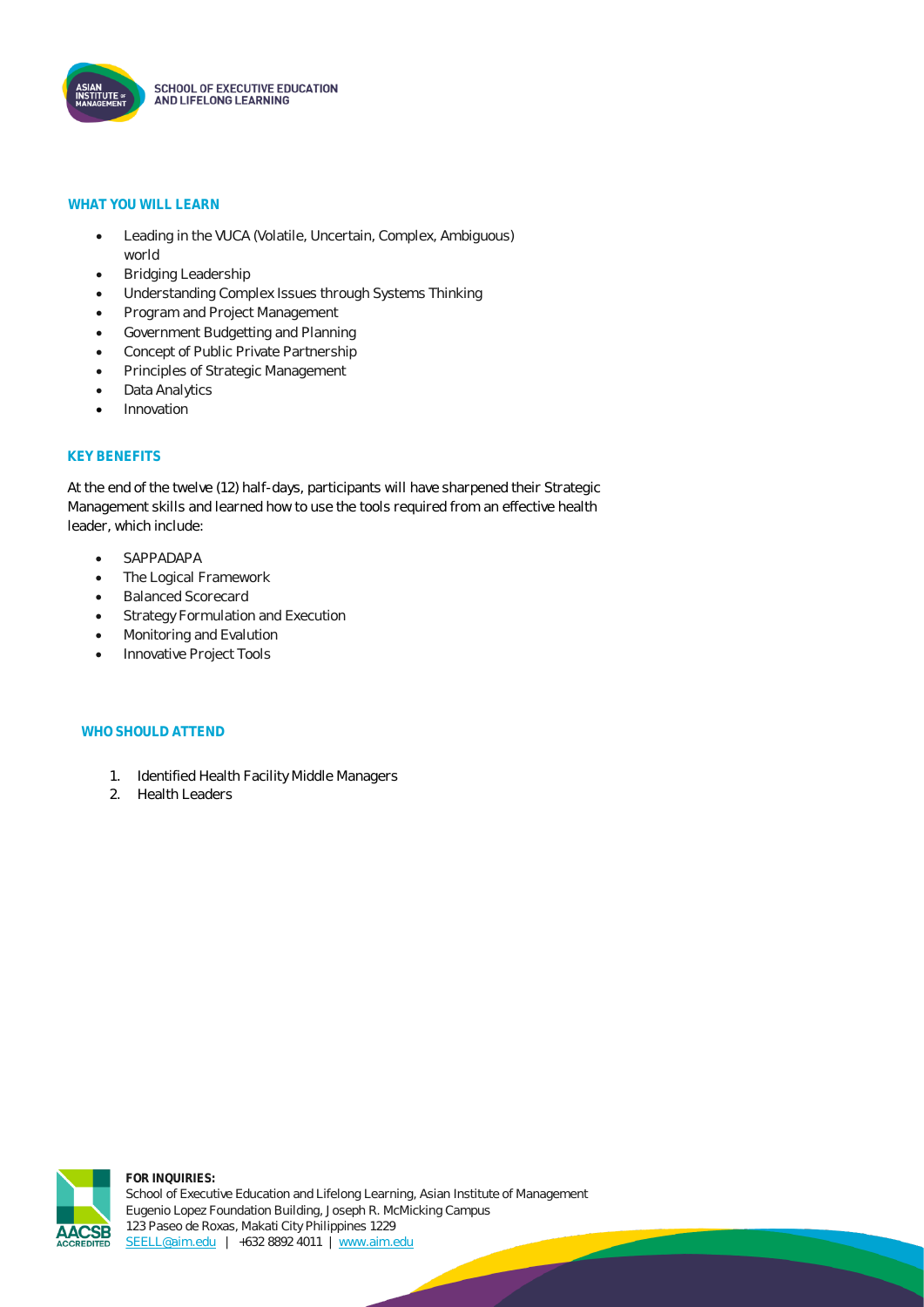## **Learning Content**





**FOR INQUIRIES:**

School of Executive Education and Lifelong Learning, Asian Institute of Management Eugenio Lopez Foundation Building, Joseph R. McMicking Campus 123 Paseo de Roxas, Makati City Philippines 1229 [SEELL@aim.edu](mailto:SEELL@aim.edu) | +632 8892 4011 | [www.aim.edu](http://www.aim.edu/)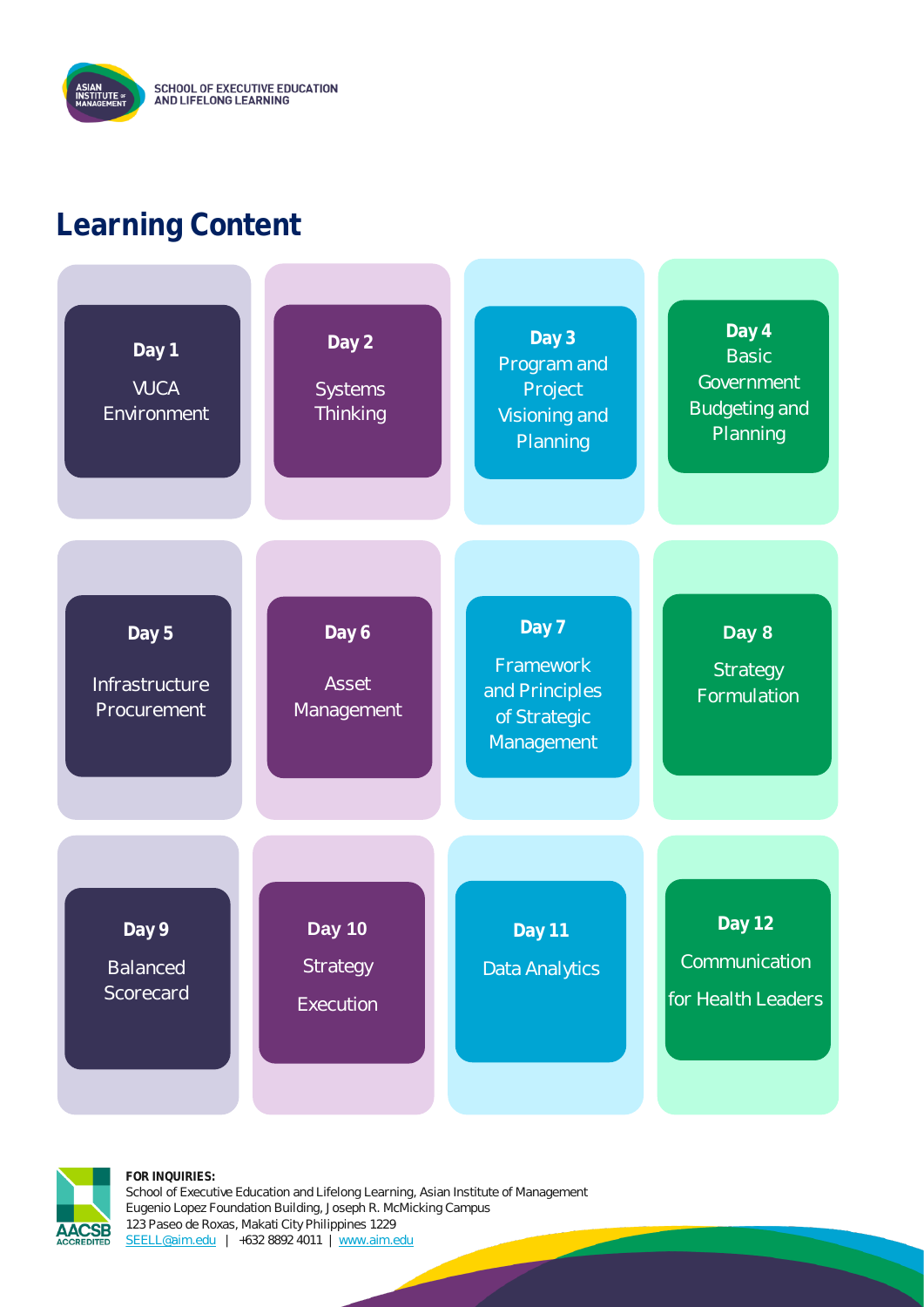

### **Your Program Faculty**





**Raul P. Rodriguez, PhD** Retired Clinical Professor, Leadership Academic Program Director Executive Master in Business Administration Asian Institute of Management

Prof. Raul P. Rodriguez is a Clinical Professor and Academic Program Director for the Executive Master in Business Administration. He has a PhD in Leadership Studies and a Bachelor of Science in Management Engineering from Ateneo de Manila University. His expertise lies in Leadership, Management, Enterprise IT Management and Organizational Development. He has been in academe as Lecturer in the Ateneo John Gokongwei School of Management, Ateneo School of Medicine and Public Health, and Enderun Colleges. He has held executive positions in various companies including Maynilad Water, SPI Technologies, ABS-CBN, Colgate-Palmolive Phil., and

**Dr. Timothy M. Ting** Adjunct Faculty Asian Institute of Management

Dr. Timothy Ting is Development practitioner, public health physician, executive coach, program and project expert. He earned his Masters in Development Management from the Asian Institute of Management. He is a Doctor of Medicine from the University of the Philippines and earned Bachelor of Science in Biology. His Expertise includes Bridging Leadership, Capacity Development, Project and Program Management.

Dr. Timothy's Professional Experience: Consultant of Alliance for Imporvement of Health Outcomes (AIHO), as Bridging Leadership Master Trainer and Associate Director of Zuellig Family Foundation.



**Rene T. Domingo** Adjunct Faculty, Retired Associate Professor Asian Institute of Management

Rene Domingo earned his Master of Science in Management Engineering at Nagoya Institute of Technology (Japan). He graduated Bachelor of Science in Industrial Engineering, Magna Cum laude at University of the Philippines. His expertise are: Total Quality Management, Lean Management, Service Operations, Healthcare Management. He is Consultant and Trainor, Major local and Asian firms, including banks and hospitals. He also had an award: Productivity Excellence Award in Education and Promotion: Asian Productivity Organization (APO) Society of the Philippines



**FOR INQUIRIES:** School of Executive Education and Lifelong Learning, Asian Institute of Management Eugenio Lopez Foundation Building, Joseph R. McMicking Campus 123 Paseo de Roxas, Makati City Philippines 1229 [SEELL@aim.edu](mailto:SEELL@aim.edu) | +632 8892 4011 | [www.aim.edu](http://www.aim.edu/)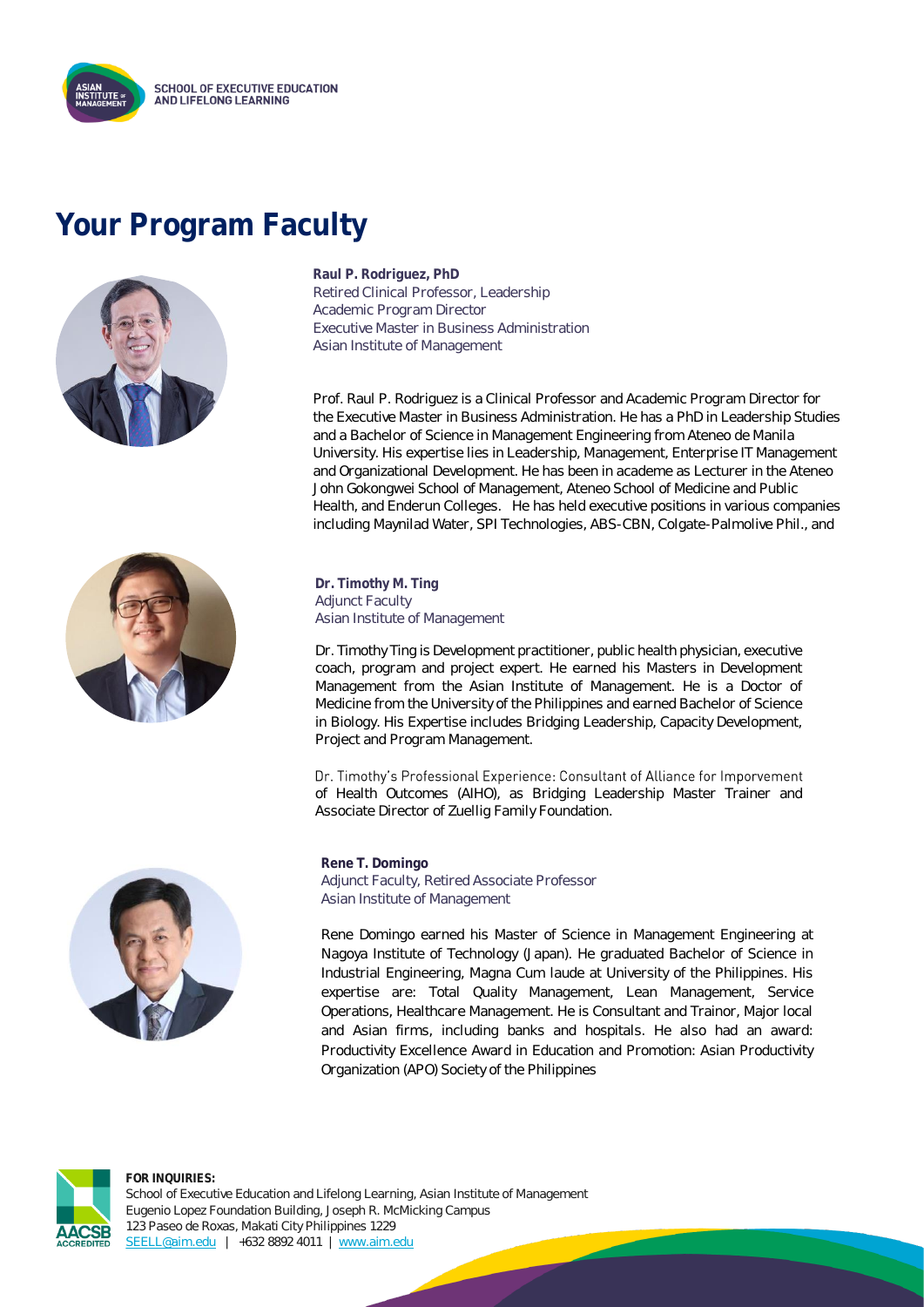



**Alberto G. Mateo, Jr.** Clinical Professor, Finance & Leadership Head, School of Executive Education and Lifelong Learning Asian Institute of Management

Alberto G. Mateo, Jr. is a seasoned business leader, educator, and certified coach. He earned his coaching certification from the NeuroLeadership Institute and is currently a practicing executive coach. Professor Mateo brings with him thirtyfour years of progressive experience in the fields of general management, finance, human resources, and management education with multinational sales organizations and academic institutions. He is currently the Head of the School of Executive Education and Lifelong Learning at the Asian Institute of Management. Before joining AIM, he was the President and Managing Director of HP Inc. and Pfizer, Inc. in the Philippines.



**Antonio Ma. C. Perez** Adjunct Faculty Asian Institute of Management

Antonio Ma. C. Perez teaches Systems Thinking, Balanced Scorecard, Quantitative Analysis and Operations Management. Prior to joining AIM, he was a regular lecturer in Operations Management and Decision Analysis in the MBA program of the Malaysian Institute of Management in Kuala Lumpur. Professor. Perez obtained his MBA degree from the University of California Los Angeles (UCLA) with major in Management Information Systems. He was elected member to the Beta Gamma Sigma, the national honor society for students in Business Administration in the USA. He completed a course on Systems Dynamics at the Massachusetts Institute of Technology.



**Harini Chari** Adjunct Faculty, Leadership Asian Institute of Management

Harini Chari is a brand and communications strategist by education and a people developer by passion. She energizes and aligns brands of leaders, professionals and entrepreneurs such that they connect the dots and present themselves in a compelling manner on paper, online and offline. With two decades of experience across Asia, US, and Europe, Harini has led the brand strategy for organizations such as Amcham- Finland, National Council of Social Service- Singapore and strategic planning for brands like L'Oréal, Nestle and Tiffany's at McCann Erickson. She is a career brand coach and change consultant at Lee Hecht Harrison, Singapore. Harini has been featured in both Singapore & Swedish television news channels. She also has a masters degree in advertising from Michigan State University and is a REACH (Pioneer Institute in Personal Branding, USA) certified Personal Branding, 360-degree branding strategist.



**FOR INQUIRIES:** School of Executive Education and Lifelong Learning, Asian Institute of Management Eugenio Lopez Foundation Building, Joseph R. McMicking Campus 123 Paseo de Roxas, Makati City Philippines 1229 [SEELL@aim.edu](mailto:SEELL@aim.edu) | +632 8892 4011 | [www.aim.edu](http://www.aim.edu/)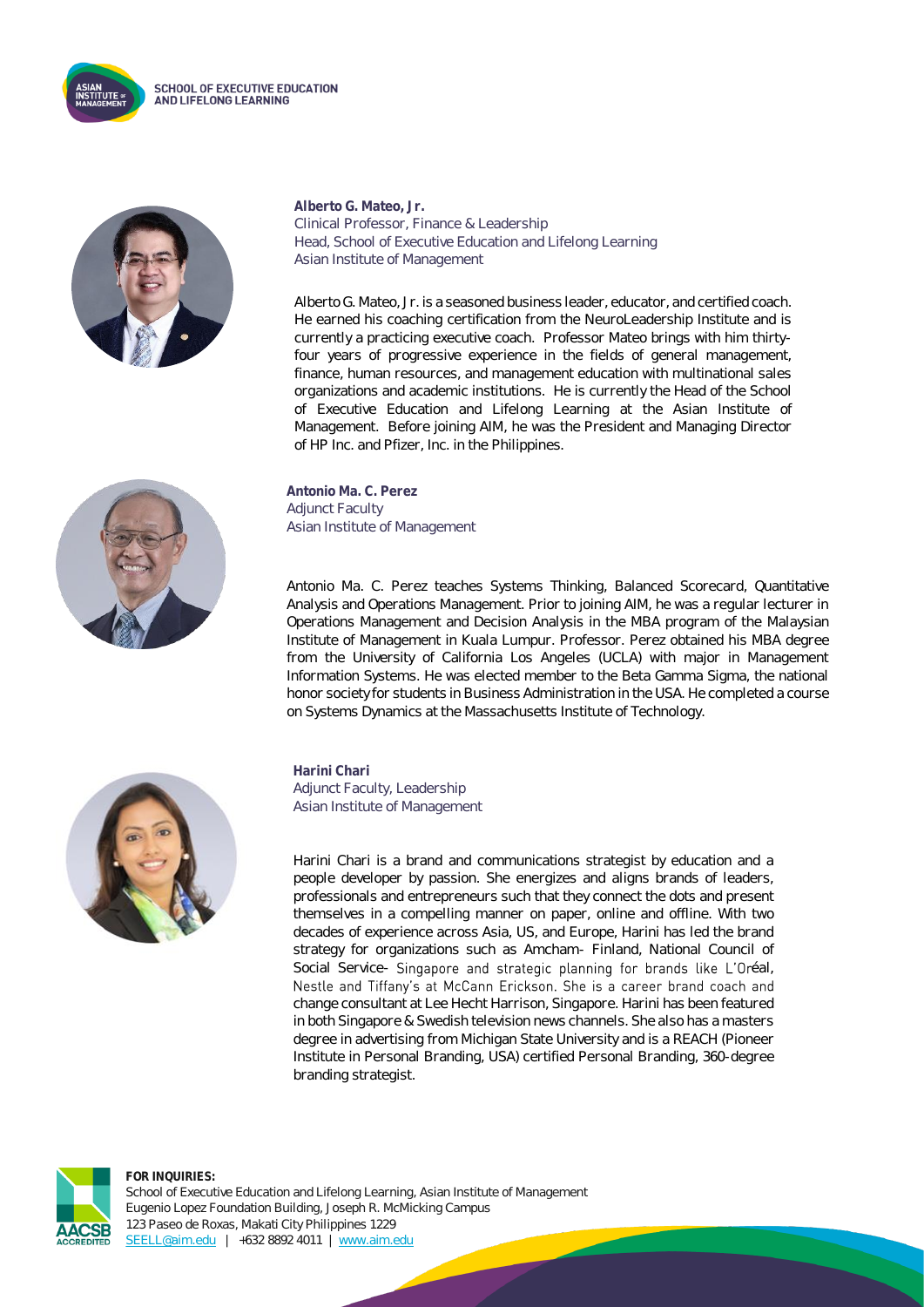

**SCHOOL OF EXECUTIVE EDUCATION** AND LIFELONG LEARNING



**Matthew George O. Escobido** Adjunct Faculty Asian Institute of Management

Matthew George O. Escobido is part of the Adjunct Faculty of the Institute. He was Program Director to the Institute's Department of Science and Technology-Leaders in Innovation Fellowship programs and the Master of Science in Innovation and Business. He started the Institute's Analytics Lab and Innovations Lab. He holds a Masters in System Design & Management from the Massachusetts Institute of Technology, a Master of Science in Mechanical Engineering at the Toyohashi University of Technology and an ABD (All but Ph.D. Dissertation) in Physics from the University of the Philippines. His expertise lies in Analytics, Innovation and Operations.



**FOR INQUIRIES:** School of Executive Education and Lifelong Learning, Asian Institute of Management Eugenio Lopez Foundation Building, Joseph R. McMicking Campus 123 Paseo de Roxas, Makati City Philippines 1229 [SEELL@aim.edu](mailto:SEELL@aim.edu) | +632 8892 4011 | [www.aim.edu](http://www.aim.edu/)